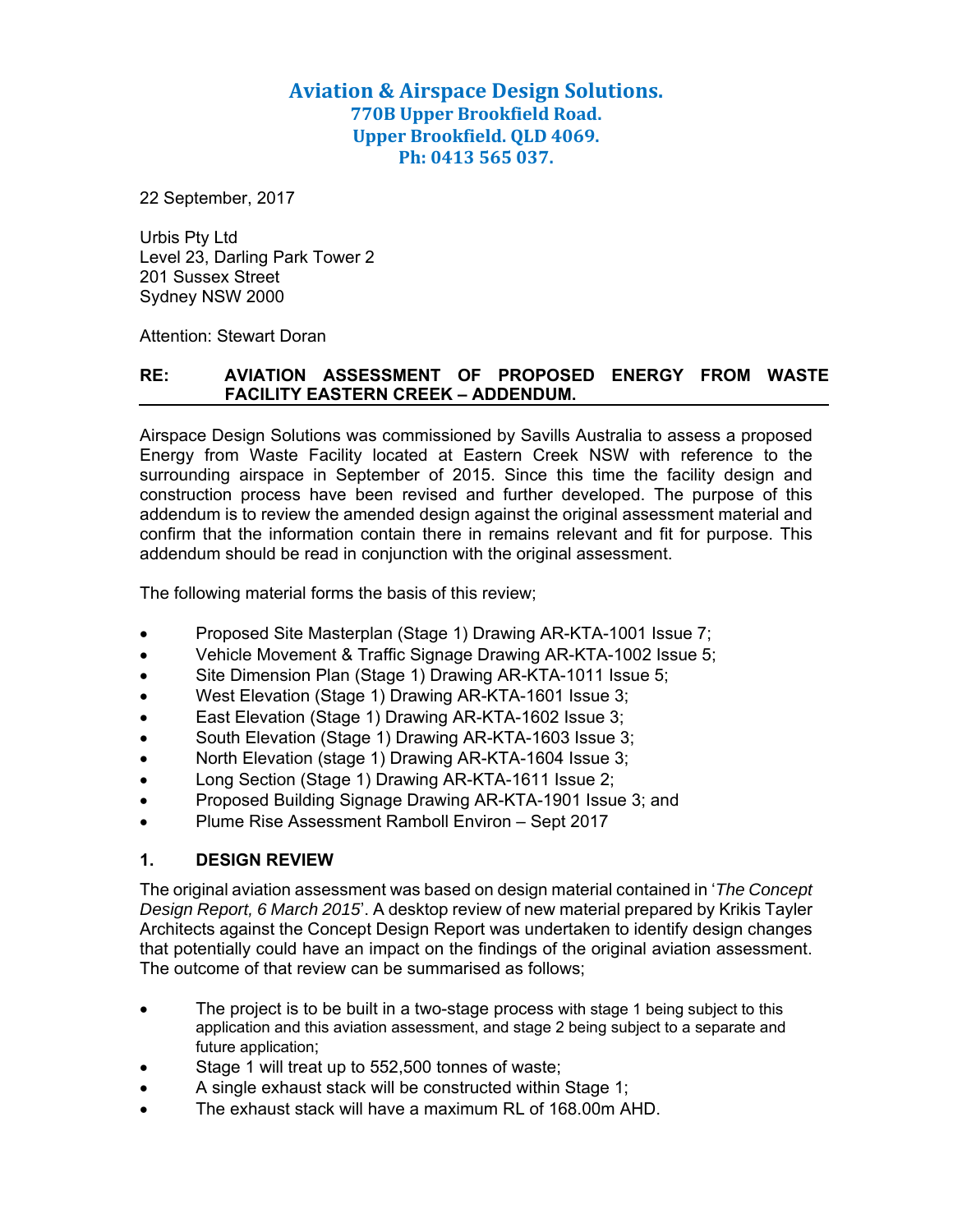## **Aviation & Airspace Design Solutions. 770B Upper Brookfield Road. Upper Brookfield. QLD 4069. Ph: 0413 565 037.**

 $-2$  -

The 168m AHD exhaust stack height forms the basis of this assessment.

### **2. AIRSPACE ASSESSMENT**

The proposed Stage 1 design has been assessed against the original airspace assessment section headings and the outcomes discussed in the following subsections.

#### **2.1 SYDNEY AIRPORT**

The revised design will have no further impact on Sydney Airports airspace other than that noted in the Aviation Assessment September 2015.

#### **2.2 BANKSTOWN AIRPORT**

The revised design will have no further impact on Bankstown Airports airspace other than that noted in the Aviation Assessment September 2015.

## **2.3 WESTERN SYDNEY AIRPORT (BADGERYS CREEK)**

The proposed Western Sydney Airport is still in the planning stages and as such the protection of the surrounding airspace has not been prescribed. Should the assumptions on the anticipated future airspace requirements for Badgerys Creek be accepted, the revised design will have no further impact other than that noted in the Aviation Assessment 2015

## **2.4 OTHER AIRSPACE**

The revised design will not impact any Lower Safe Altitude (LSALT) associated with any published IFR route or any Grid LSALT.

The facility is to be located within a "Danger Area" which is associated with flight training operations from Bankstown Airport. The findings of the original assessment remain valid however; the minor increase in exhaust stack height may further impact on flight training operations in the area.

The revised design will have no further impact on The Radar Terrain Clearance Chart other than that noted in the Aviation Assessment 2015.

#### **3. PLUME RISE**

As a result of the proposed design changes, Ramboll Environ was commissioned to undertake a revised plume rise assessment to assess the critical plume height associated with operation of the Energy from Waste facility. Since the protected airspace associated with the planned Western Sydney Airport is yet to be prescribed the plume rise assessment has been based on a critical airspace surface level of 223m which is an assumed airspace restriction based on the available planning information. The outcome